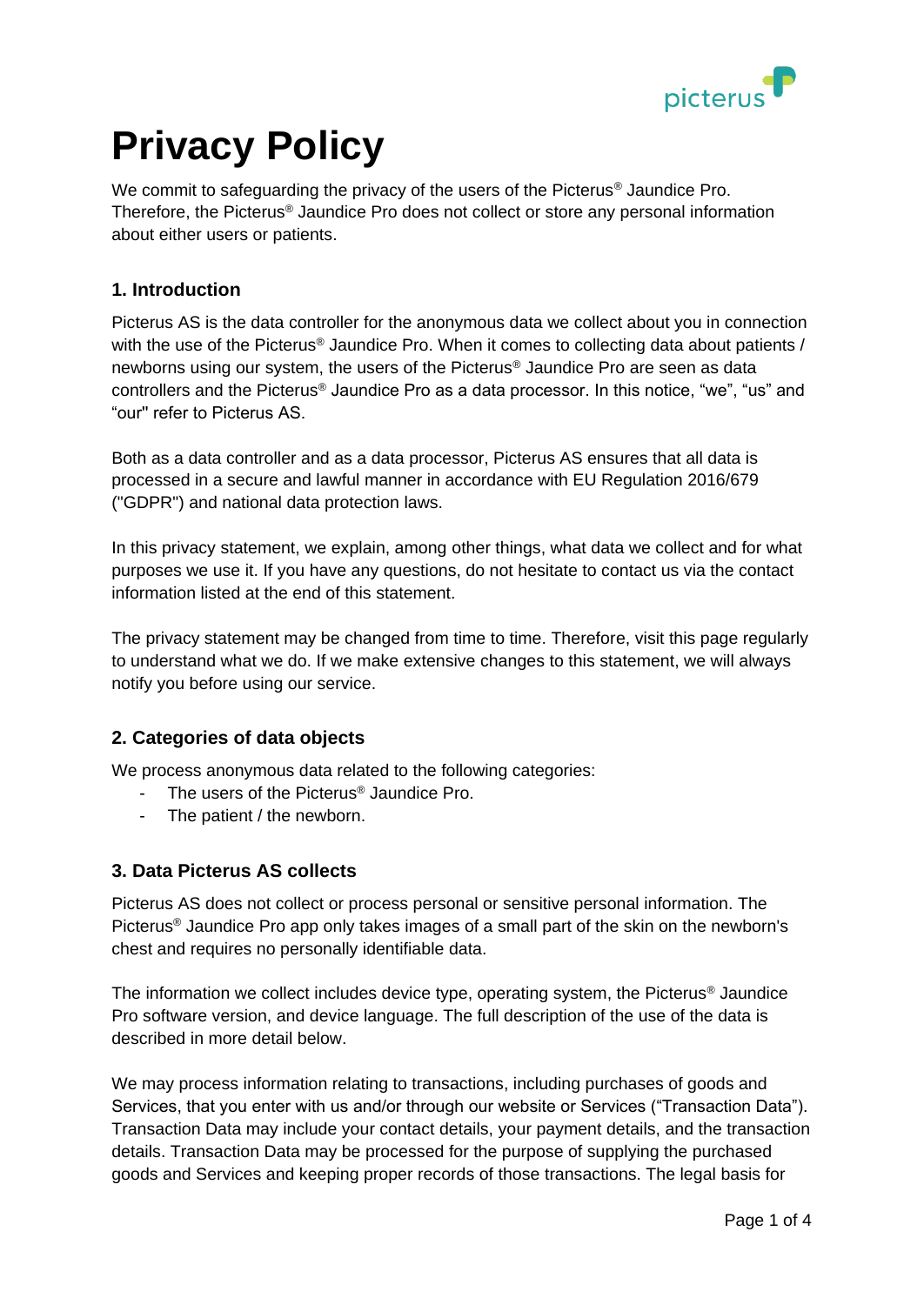this processing is the performance of a contract between you and us and/or taking steps, at your request, to enter such a contract and legal requirements for proper accounting. delete after reviewing:

We may process information that you provide to us for the purpose of subscribing to our email notifications and/or newsletters ("Notification Data"). Notification Data may be processed for the purposes of sending you the relevant notifications and/or newsletters. The legal basis for this processing is consent.

We may process information contained in or relating to any communication that you send to us ("Correspondence Data"). Correspondence Data may include the communication content and metadata associated with the communication. Correspondence Data may be processed for the purposes of communicating with you and record-keeping, e.g., for technical support or accounting purposes. Further, when you seek technical support from us, you understand and acknowledge that the individual(s) providing you with support may need to access your Service Data and Usage Data to diagnose the problem you are seeking support for; in this case, this information will only be used to help provide you with support. The legal basis for this processing is our legitimate interests, namely the proper administration of our business and communications with users, which we believe will benefit you

# **4. Picterus AS and social media**

On our website, we integrated social media like and share buttons (Facebook, Twitter, LinkedIn), which allows you to share the content you like directly with your network. The social media plugins may process your personal data when you choose to share or like any content of our website with your network. Picterus AS does not control and is not responsible for the processing of personal data by these networks.

# **5. For what purpose Picterus AS collects data**

We need the mentioned data to offer you a complete service. We may also use anonymous data for research and development purposes to improve and further develop our services. Furthermore, anonymous data can be used for customer service, marketing, communication and for legal purposes. Finally, all the images that are processed and stored on our servers are anonymized and used to help our technology become more accurate in screening for neonatal jaundice.

# **6. The legal basis for Picterus AS processing of data**

According to the Data Protection Act, Picterus AS must base its processing of personal data on a legal basis. Our processing of personal data will be based on one or more of the following:

- The processing is necessary to fulfil an agreement to which you are a party, or to implement measures at your request before entering into an agreement.
- The processing is necessary for our legitimate interest, to the extent that this interest is not violated by your interests or fundamental rights and freedoms that require the protection of personal data.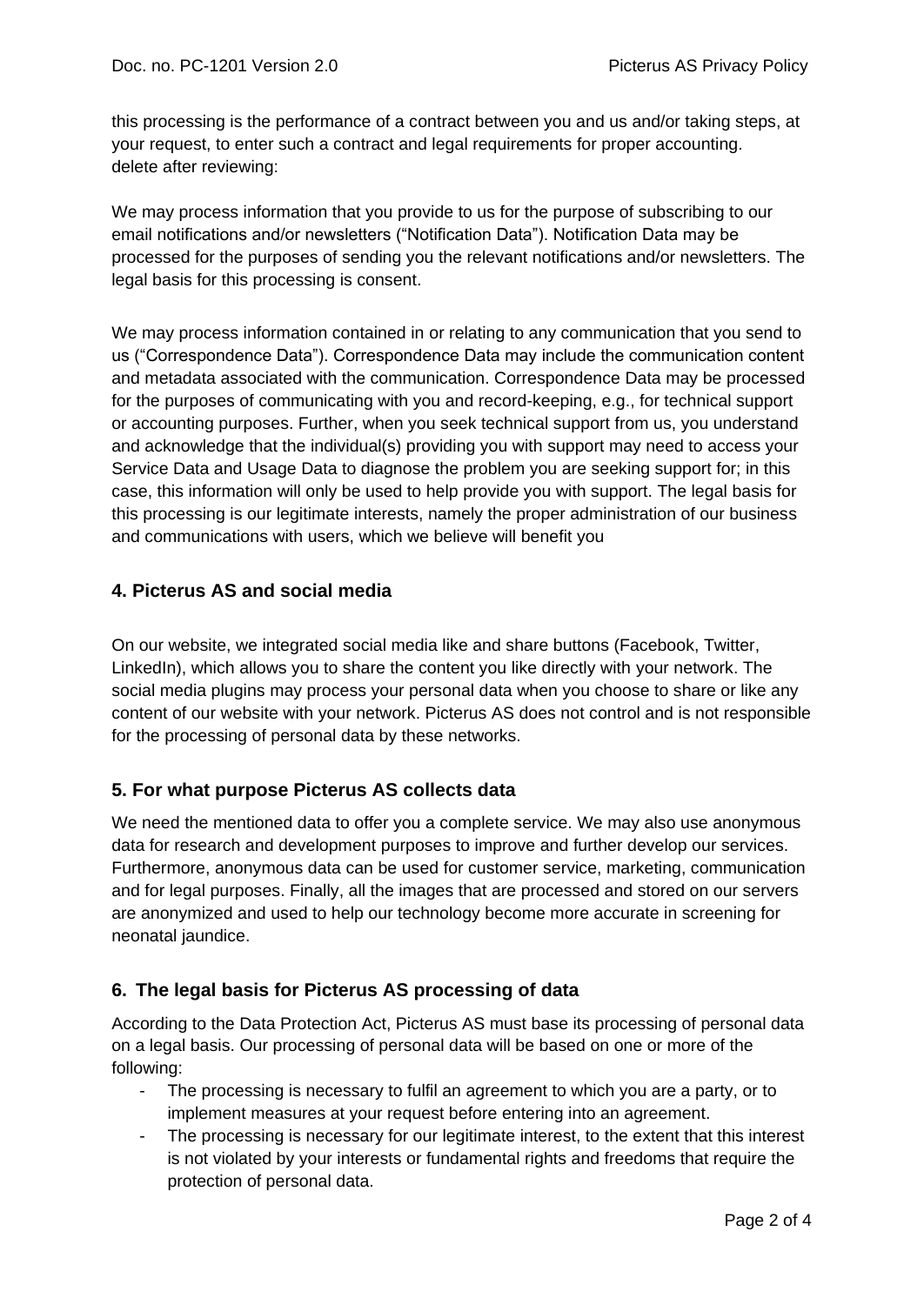Please note that, as mentioned above, regular use of the Picterus® Jaundice Pro does not store or collect any personal information about either users or patients. Only in the case where you contact us and, in that process, provide us with personal information will we have access to such information.

# **7. Picterus AS and the transfer of data**

Picterus AS uses third party service providers to help us offer or improve our services; this includes payment providers and financial institutions, and business partners or research institutions. The data may be transferred to, and processed by, such service providers. We will do everything necessary to ensure that third party providers that process data do so in a secure manner and in accordance with applicable law.

Service providers who process data on our behalf do so based on a data processor agreement that regulates the data processor's responsibility in connection with the processing of relevant data.

All data you provide to us and that we collect from you is stored on secure cloud servers within the territory of the EU or stored by reliable third-party service providers outside the EU, which are maintained to the same high standards. As a result, the information may be transferred and stored at a destination outside your country.

We can also share data with the authorities in cases where we are required by law to do so.

#### **8. Data security**

Picterus AS has implemented various measures and procedures to safeguard the data.

All data you provide via the app when it is transferred to / or from the servers is encrypted using industry-standard encryption (TLS).

We store uploaded images in separate data warehouses. The web server infrastructure is protected by firewalls and monitoring.

We work with appropriate procedures to prevent unauthorized access to and / or misuse of data.

#### **9. Storage of data**

We will store images that have been uploaded in anonymous form, for the purpose of medical, clinical, and commercial research, and for testing our services.

#### **10. Personal information about children**

Our service takes images of a small part of the skin on the new-born's sternum. It is not possible to recognize the new-born based on the stored images when the app is used correctly. In the event of images containing personally identifiable information are discovered, these will be deleted from our systems.